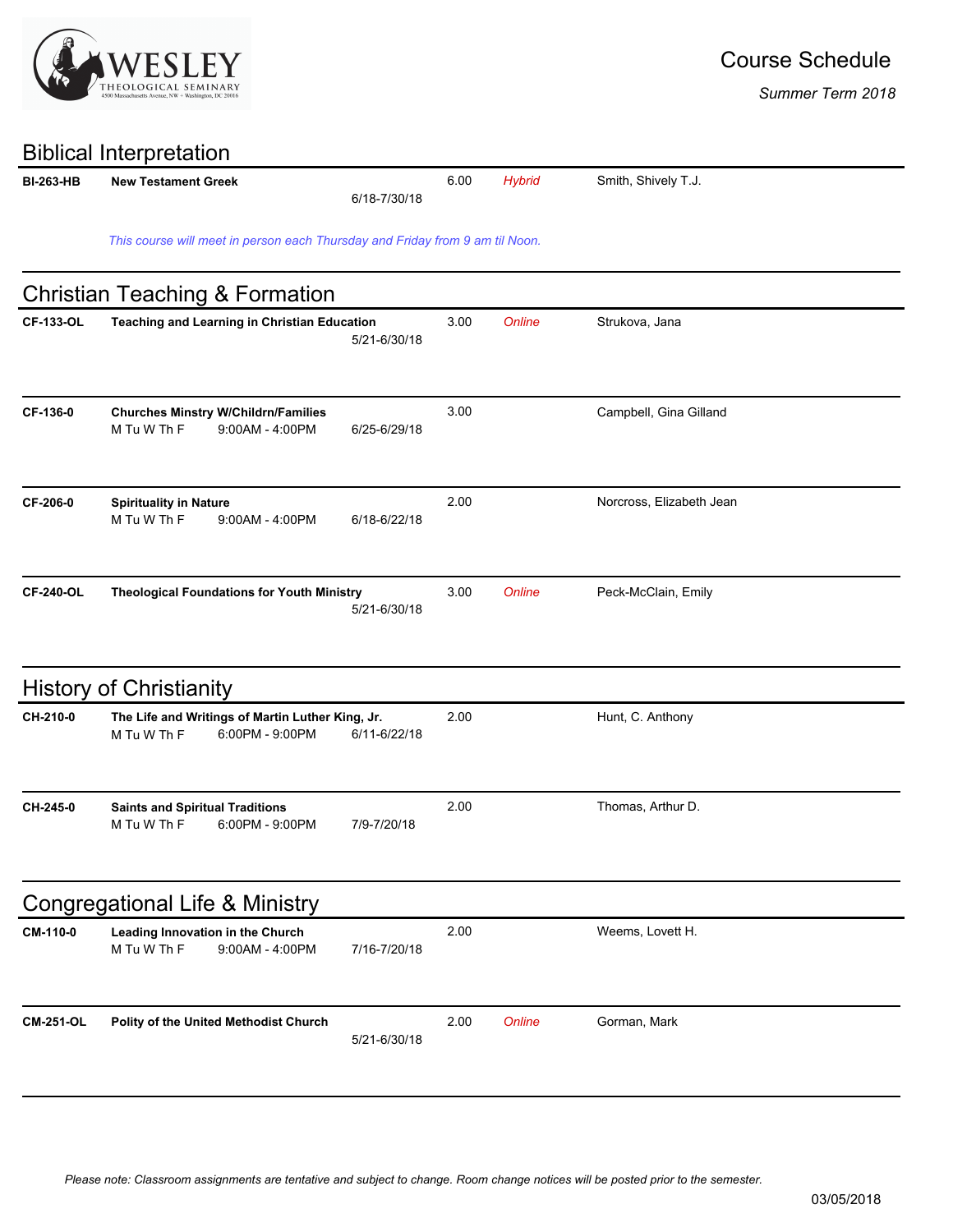

| <b>TR</b> | THEOLOGICAL SEMINARY<br>4500 Massachusetts Avenue, NW + Washington, DC 20016                                 |              |               |                |                    | Summer Term 2018 |
|-----------|--------------------------------------------------------------------------------------------------------------|--------------|---------------|----------------|--------------------|------------------|
| CM-269-0  | Introduction to Disability Ministries And Deaf<br><b>Ministries</b><br>M Tu W Th F<br>6:00PM - 9:00PM        | 6/4-6/15/18  | $2.00 - 3.00$ |                | Yates, Leo Allen   |                  |
|           | Practice in Ministry & Mission                                                                               |              |               |                |                    |                  |
| MM-347-0  | Summer PMM I                                                                                                 | 5/21-8/3/18  | 2.00          | Pass/Fail Only | Bush, Joseph E.    |                  |
|           | Prereq: MM-101 and -102, completion of Ministry and Social Sciences req., and 30 credit hours of total study |              |               |                |                    |                  |
| MM-348-0  | <b>Summer PMM II</b>                                                                                         | 5/21-6/30/18 | 2.00          | Pass/Fail Only | Bush, Joseph E.    |                  |
|           | Prereq: MM-347 or MM-311/MM-312                                                                              |              |               |                |                    |                  |
| MM-350-0  | <b>PMM: Intercultural Immersion</b>                                                                          | 5/21-6/30/18 | 2.00          | Pass/Fail Only | Bush, Joseph E.    |                  |
|           | Prereq: Completion of 30 credit hours.                                                                       |              |               |                |                    |                  |
|           | Pastoral Care & Counseling                                                                                   |              |               |                |                    |                  |
| PC-226-0  | Spirituality of Pastoral Care and Counseling<br>M Tu W Th F<br>$9:00AM - 12:00PM$                            | 7/23-8/3/18  | 2.00          |                | Koppel, Michael S. |                  |
|           | <b>Limited Enrollment: 20</b>                                                                                |              |               |                |                    |                  |
| PC-491-0  | <b>Clinical Pastoral Education 0.5 Unit</b>                                                                  | 5/21-6/30/18 | 3.00          | Pass/Fail Only |                    |                  |
|           | Prereq: PC-101 or PC-111                                                                                     |              |               |                |                    |                  |
| PC-493-0  | <b>Clinical Pastoral Education 1.0 Unit</b>                                                                  | 5/21-6/30/18 | 6.00          | Pass/Fail Only |                    |                  |
|           | Prereq: PC-101 or PC-111                                                                                     |              |               |                |                    |                  |
|           | <b>Preaching and Worship</b>                                                                                 |              |               |                |                    |                  |
| PW-340-0  | <b>Preaching Practicum</b><br>M Tu W Th F<br>9:00PM - 4:00PM                                                 | 7/30-8/3/18  | 2.00          |                | Cope, Jan Naylor   |                  |
|           | Prereq: Foundations of Preaching<br><b>Limited Enrollment: 15</b>                                            |              |               |                |                    |                  |

## Religion and the Arts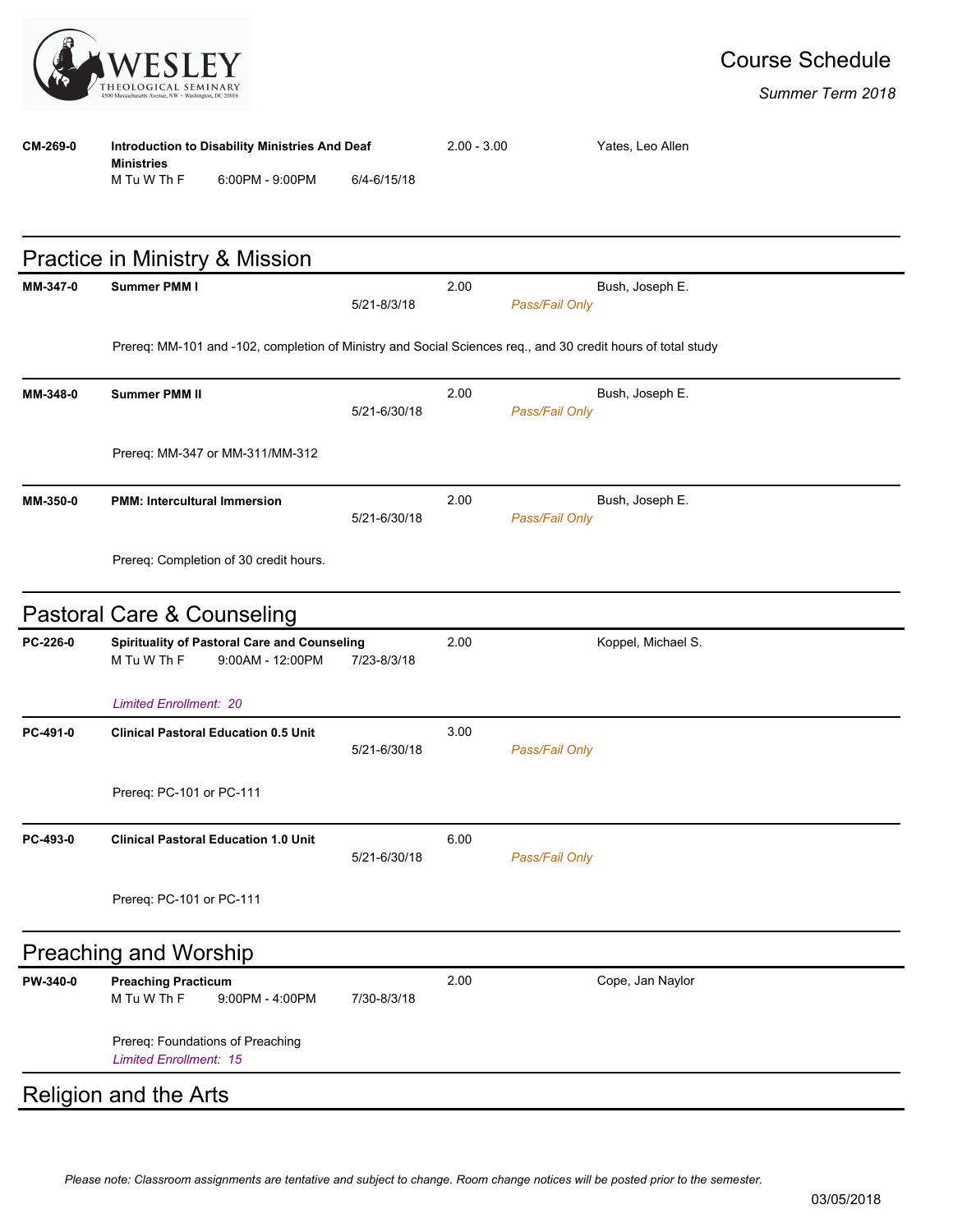

## Course Schedule

| RA-136-0         | Songs of Zion: Spirituals in the Life of The |                                                                                                       |                    |      |        | Guenther, Eileen M.     |  |
|------------------|----------------------------------------------|-------------------------------------------------------------------------------------------------------|--------------------|------|--------|-------------------------|--|
|                  | Church<br>M Tu W Th F                        | $9:00AM - 4:00PM$                                                                                     | $6/4 - 6/8/18$     |      |        |                         |  |
|                  |                                              |                                                                                                       | <b>Trott TG-09</b> |      |        |                         |  |
|                  |                                              |                                                                                                       |                    |      |        |                         |  |
| <b>RA-175-0</b>  | <b>Biblical Storytelling</b><br>M Tu W Th F  | $9:00AM - 4:00PM$                                                                                     | 6/18-6/22/18       | 2.00 |        | Radosevic, Tracy A.     |  |
|                  |                                              |                                                                                                       |                    |      |        |                         |  |
|                  |                                              |                                                                                                       |                    |      |        |                         |  |
| RA-196-0         | M Tu W Th F                                  | <b>Liturgical Dance Theory and Practice</b><br>6:00PM - 9:00PM                                        | 6/18-6/29/18       | 2.00 |        | Hoover, Josetta Roxanne |  |
|                  |                                              |                                                                                                       |                    |      |        |                         |  |
|                  | <b>Systematic Theology</b>                   |                                                                                                       |                    |      |        |                         |  |
| ST-127-0         |                                              | <b>Climate Change Insights for Religious</b>                                                          |                    | 1.00 |        | Bertka, Constance M.    |  |
|                  | <b>Community Leaders</b><br>M Tu W Th F      | 9:00AM - 12:00PM                                                                                      | 7/9-7/13/18        |      |        |                         |  |
|                  |                                              |                                                                                                       |                    |      |        |                         |  |
| ST-180-0         | <b>Philosophy for Theology</b>               |                                                                                                       |                    | 2.00 |        | Dreisbach, Christopher  |  |
|                  | M Tu Th F                                    | 9:00AM - 4:00PM                                                                                       | 5/21-5/25/18       |      |        |                         |  |
|                  |                                              | This class will meet in person, Monday, Tuesday, Thursday and Friday. There will be some online work. |                    |      |        |                         |  |
| ST-291-0         |                                              | <b>Contemporary Liberation Theology</b>                                                               |                    | 2.00 |        | Price, Audrey Coretta   |  |
|                  | M Tu W Th F                                  | 6:00PM - 9:00PM                                                                                       | 6/18-6/29/18       |      |        |                         |  |
|                  |                                              |                                                                                                       |                    |      |        |                         |  |
| ST-463-0         |                                              | History of The United Methodist Church                                                                |                    | 2.00 |        | Danker, Ryan            |  |
|                  | M Tu W Th F                                  | $9:00AM - 4:00PM$                                                                                     | 5/21-5/25/18       |      |        |                         |  |
|                  | Prereq: CH-102                               |                                                                                                       |                    |      |        |                         |  |
| <b>ST-463-OL</b> |                                              | History of The United Methodist Church                                                                |                    | 2.00 | Online | Harrell, Charles L.     |  |
|                  |                                              |                                                                                                       | 5/21-6/30/18       |      |        |                         |  |
|                  | Prereq: CH-102                               |                                                                                                       |                    |      |        |                         |  |
| ST-464-0         | Doctrine of The United Methodist Church      |                                                                                                       |                    | 2.00 |        | Danker, Ryan            |  |
|                  | M Tu W Th F                                  | $9:00AM - 4:00PM$                                                                                     | 6/18-6/22/18       |      |        |                         |  |
|                  | Prereq: CH-102                               |                                                                                                       |                    |      |        |                         |  |
|                  |                                              |                                                                                                       |                    |      |        |                         |  |